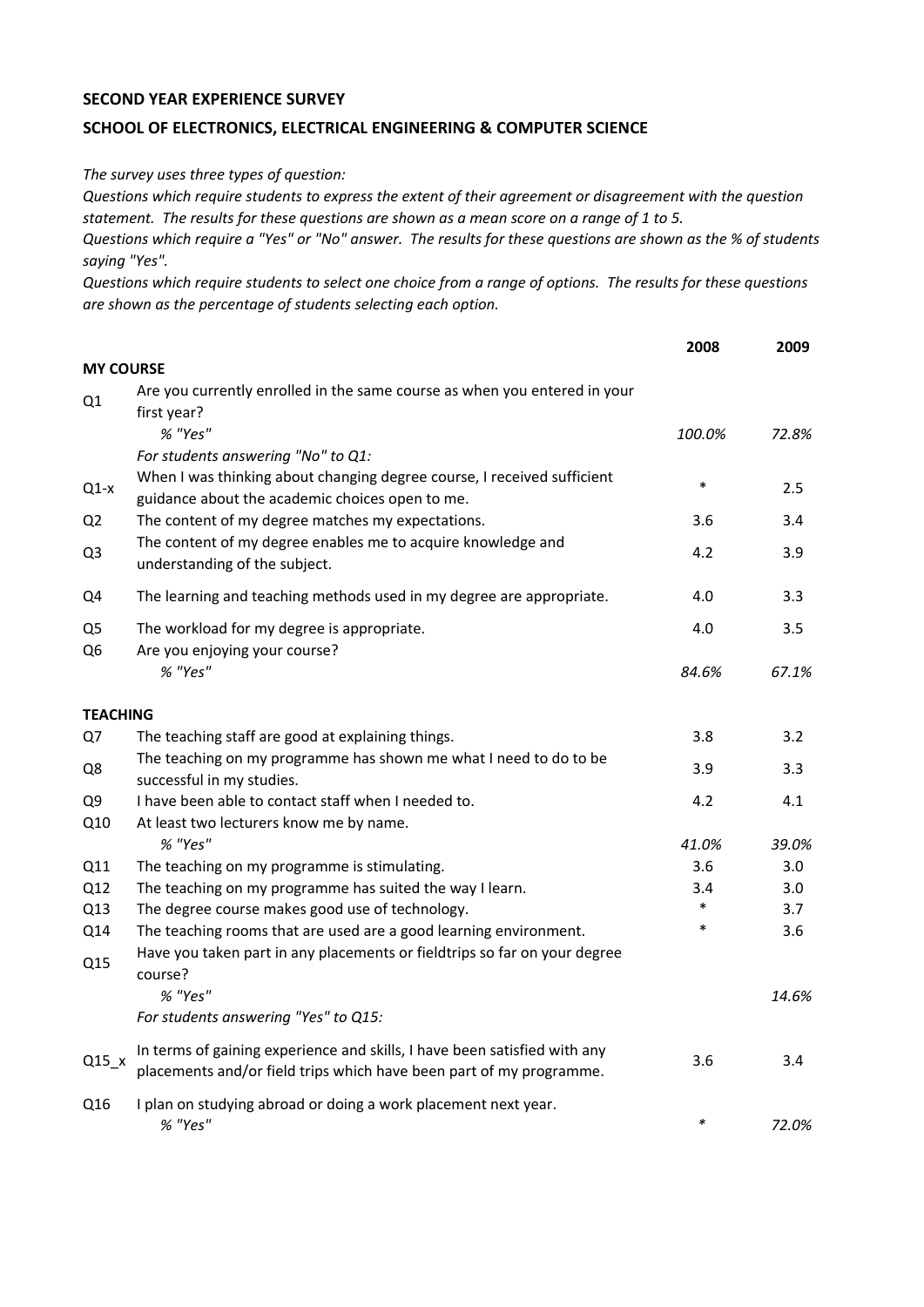|                 |                                                                                                      | 2008   | 2009   |
|-----------------|------------------------------------------------------------------------------------------------------|--------|--------|
|                 | <b>ASSESSMENT AND FEEDBACK</b>                                                                       |        |        |
| Q17             | Feedback on my work has been prompt (within three weeks of submission of<br>the work).               | 3.8    | 3.7    |
| Q18             | Feedback on my work has helped me in my learning.                                                    | 3.8    | 3.5    |
| Q19             | The criteria used in assessing work were made clear at the beginning of my<br>programme.             | 3.7    | 3.5    |
| Q <sub>20</sub> | I am satisfied with my academic performance on my modules.                                           | 3.7    | 3.2    |
| <b>SERVICES</b> |                                                                                                      |        |        |
|                 | Where I have used them, I have been satisfied with the following:                                    |        |        |
| Q <sub>21</sub> | <b>Accommodation Office</b>                                                                          | 3.7    | 3.7    |
| Q <sub>22</sub> | <b>Admissions Office</b>                                                                             | 4.1    | 3.6    |
| Q <sub>23</sub> | <b>Campus Eating Places</b>                                                                          | $\ast$ | 3.5    |
| Q24             | Careers Services, Work Placement Centre, Jobshop                                                     | 4.2    | 4.0    |
| Q <sub>25</sub> | <b>Counselling Service</b>                                                                           | $\ast$ | 3.3    |
| Q26             | <b>Disability Services</b>                                                                           | 3.3    | 3.9    |
| Q27             | <b>Health Services</b>                                                                               | 3.8    | $\ast$ |
| Q28             | Finance Office                                                                                       | 3.9    | 3.8    |
| Q29             | Learning Development Service                                                                         | $\ast$ | 3.5    |
| Q30             | Queen's International                                                                                | 3.3    | 3.6    |
| Q31             | Queen's Sport (PEC)                                                                                  | $\ast$ | 3.8    |
| Q <sub>32</sub> | Student Jobshop                                                                                      | $\ast$ | 3.7    |
| Q <sub>33</sub> | <b>Student Records and Examinations</b>                                                              | 3.9    | 3.6    |
| Q34             | <b>Student Support</b>                                                                               | 3.8    | $\ast$ |
| Q <sub>35</sub> | <b>Student Guidance Centre</b>                                                                       | 4.2    | 4.0    |
| Q36             | Students' Union                                                                                      | $\ast$ | 4.2    |
| Q37             | University Clubs and Societies                                                                       | $\ast$ | 4.0    |
| Q38             | The Students' Union has enhanced my experience at Queen's.                                           | $\ast$ | 3.5    |
| <b>ADVICE</b>   |                                                                                                      |        |        |
|                 | I have received sufficient guidance about the academic choices open to me:                           |        |        |
| Q39             | Post-admission (from Schools, Academic Staff)                                                        | 3.8    | ∗      |
| Q40             | When I was thinking about what modules I would take in second year                                   | $\ast$ | 3.0    |
| Q41             | Now that I am in my second year                                                                      | 3.7    | 3.2    |
| Q42             | Queen's information on tuition fees and bursaries was helpful.                                       | *      | 3.2    |
| Q43             | The most useful source of information on tuition fees and financial support<br>was:                  |        |        |
|                 | Secondary School                                                                                     | $\ast$ | $\ast$ |
|                 | E&LB/LEA                                                                                             | $\ast$ | *      |
|                 | <b>UCAS</b>                                                                                          | *      | *      |
|                 | Queen's literature (leaflets, correspondence)                                                        | 76.9%  | *      |
|                 | Queen's website                                                                                      | 23.1%  |        |
|                 | Other                                                                                                | $\ast$ | *      |
|                 | <b>LEARNING RESOURCES</b>                                                                            |        |        |
| Q44             | The library resources (eg, books, journals) are good enough for my needs.                            | 3.9    | 3.7    |
| Q45             | The library services (eg, borrower services, information, training) are good<br>enough for my needs. | 3.8    | 3.7    |
| Q46             | I have been able to access computers when I needed to.                                               | 4.2    | 4.2    |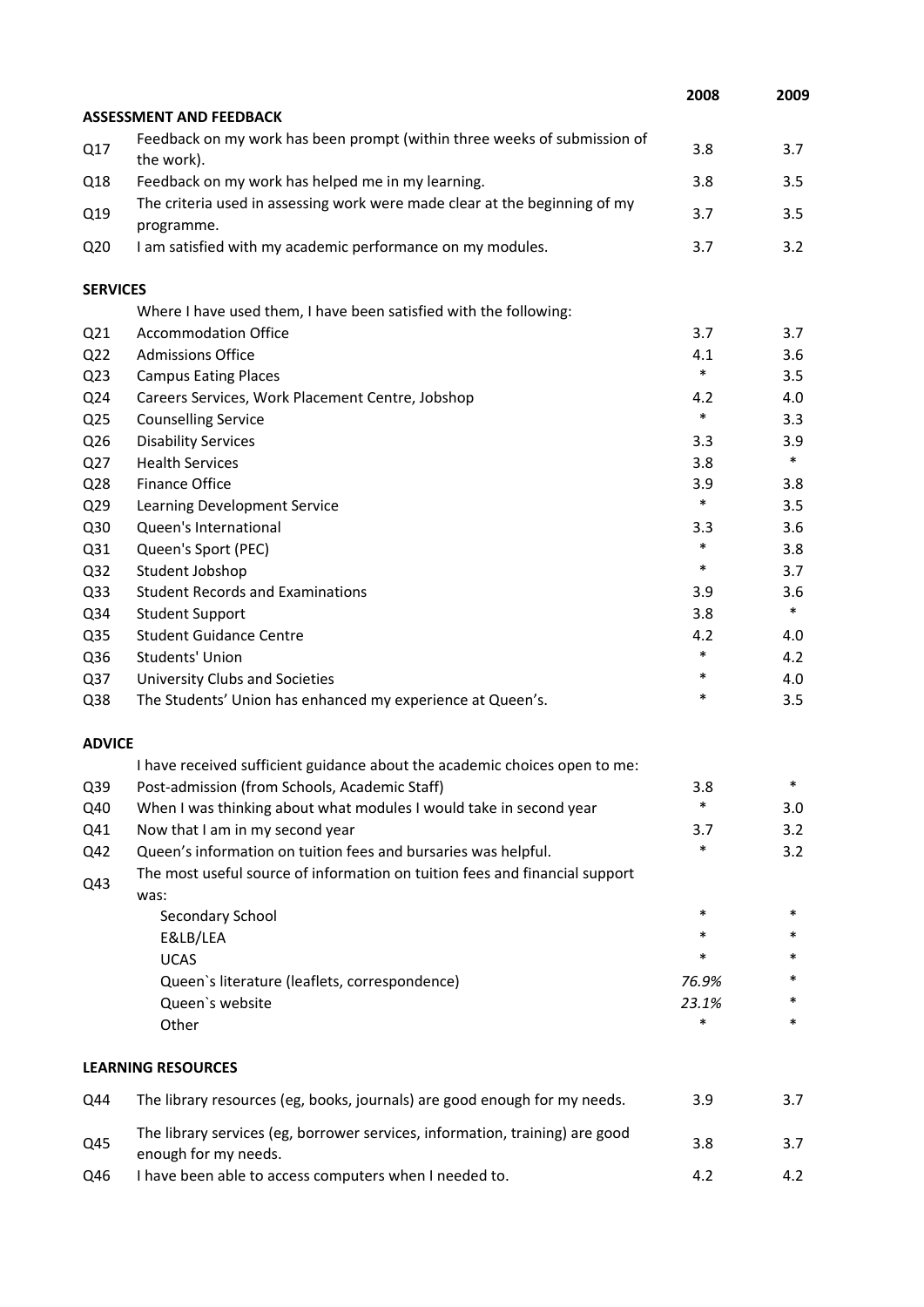|     |                                                                                                  | 2008   | 2009    |
|-----|--------------------------------------------------------------------------------------------------|--------|---------|
|     | <b>STUDY LIFE BALANCE</b>                                                                        |        |         |
| Q47 | How many hours of time-tabled classes (eg, lectures, tutorials, seminars,                        |        |         |
|     | practicals) have you had scheduled in an average week during term-time?                          |        |         |
|     | $0-6$                                                                                            | 0.0%   | $0.0\%$ |
|     | $7 - 12$                                                                                         | 5.1%   | 15.9%   |
|     | $13 - 18$                                                                                        | 71.8%  | 65.9%   |
|     | 19-24                                                                                            | 20.5%  | 13.4%   |
|     | $25+$                                                                                            | 2.6%   | 4.9%    |
| Q48 | How many days per week during term-time do you typically come to Queen's<br>to study?            |        |         |
|     | 1                                                                                                | 22.7%  | 5.5%    |
|     | 2                                                                                                | 9.1%   | 2.7%    |
|     | 3                                                                                                | 22.7%  | 5.5%    |
|     | 4                                                                                                | 18.2%  | 45.2%   |
|     | $5+$                                                                                             | 27.3%  | 41.1%   |
| Q49 | Where are you living while you are attending Queen's?                                            |        |         |
|     | At Home                                                                                          | 46.2%  | 40.0%   |
|     | Other private accommodation                                                                      | 51.3%  | 55.0%   |
|     | University run accommodation                                                                     | 2.6%   | 5.0%    |
| Q50 | Have you been required to take on employment (part-time, full-time) to                           |        |         |
|     | finance yourself through university?                                                             |        |         |
|     | % "Yes"                                                                                          | 69.2%  | 69.5%   |
|     | For students answering "Yes" to Q50:                                                             |        |         |
|     | Q50_x Please select the number of hours you work in your job per week:                           |        |         |
|     | $1 - 5$                                                                                          | 11.1%  | 5.3%    |
|     | $6 - 10$                                                                                         | 29.6%  | 17.5%   |
|     | $10 - 15$                                                                                        | 33.3%  | 33.3%   |
|     | $16 - 20$                                                                                        | 11.1%  | 29.8%   |
|     | $21 - 25$                                                                                        | 7.4%   | 12.3%   |
|     | $26+$                                                                                            | 7.4%   | 1.8%    |
| Q51 | I find it difficult to balance academic and other commitments such as:                           |        |         |
|     | Social Life                                                                                      | 3.3    | 3.0     |
|     | Work (part-time, full-time)                                                                      | 2.7    | 2.9     |
|     | Caring for others (parent, partner, children)                                                    | 3.4    | 3.3     |
|     | PERSONAL DEVELOPMENT                                                                             |        |         |
| Q52 | My programme requires me to work with other students.                                            | 4.4    | 4.4     |
| Q53 | I have received sufficient advice about Personal Development Planning (PDP).                     | 2.6    | 2.7     |
| Q54 | I am not as motivated towards my studies as I should be.                                         | 3.0    | 2.7     |
| Q55 | I haven't done the background reading expected of me.                                            | 3.2    | 3.2     |
| Q56 | Academic work at this level is harder than I expected it to be.                                  | 3.2    | 2.9     |
| Q57 | I feel I have made the right choice of programme.                                                | 3.9    | 3.5     |
| Q58 | I know what I want to do when I graduate.                                                        | 3.2    | 3.0     |
| Q59 | I am confident that my programme will lead to a job at a level that matches<br>my qualification. | 3.8    | 3.5     |
| Q60 | I enjoy the social side of being at Queen's.                                                     | 3.9    | 3.8     |
| Q61 | I know about Degree Plus.                                                                        | $\ast$ | 1.8     |
|     | I have been encouraged to meet with a Careers Adviser to discuss my future                       |        |         |
| Q62 | plans                                                                                            | 3.1    | 3.4     |